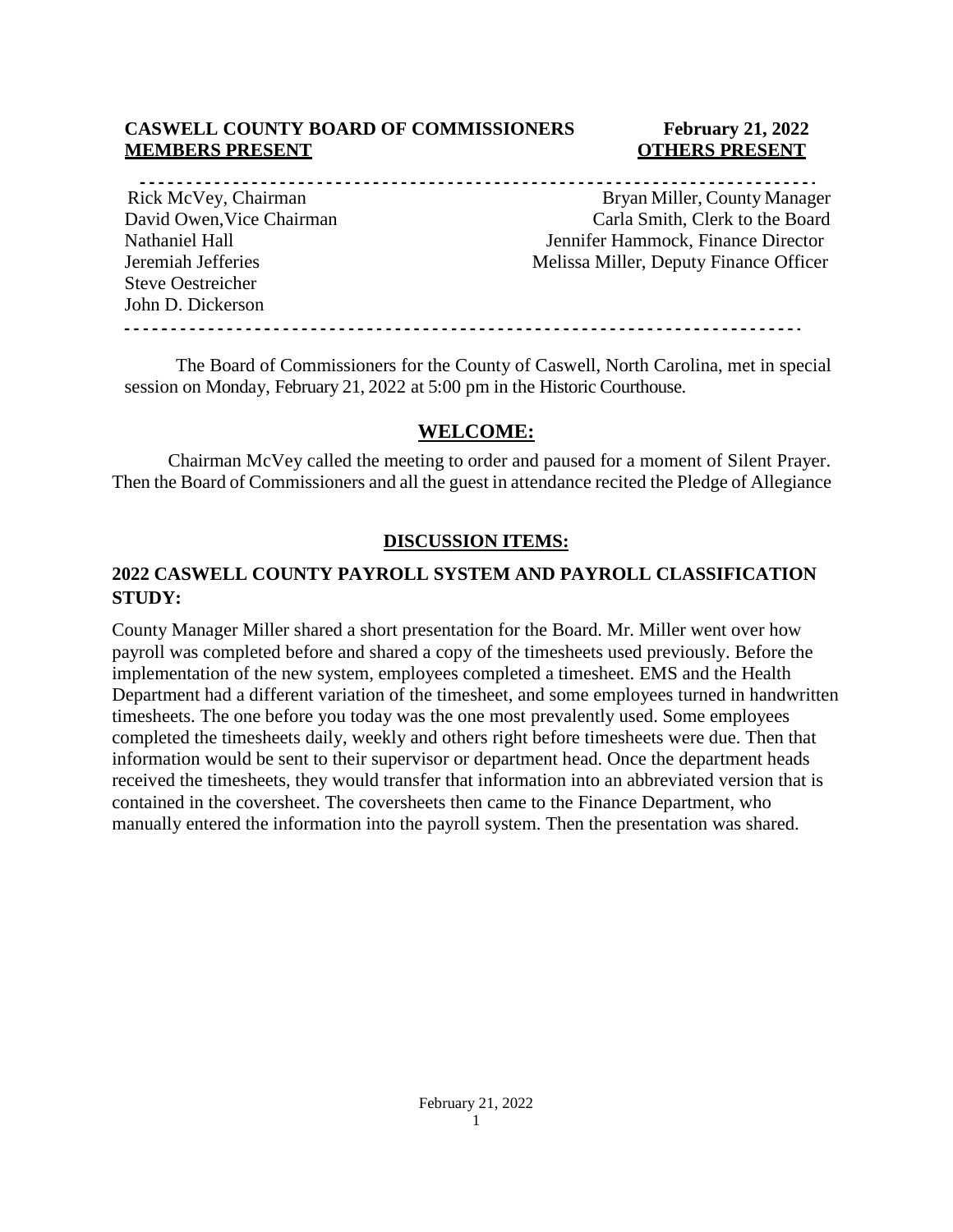# Caswell County Payroll

Old (ACS) System Compared to New (Executime) System

- > Dept. Heads asked about bi-weekly payroll prior to July %100 in Agreement
- July 7th Dept. Heads notified monthly amounts would be less than before but would be made up in the additional checks received in July and December.
- > July August -
	- > Met with all Dept. about workflows and additional requirements for their individual departments.
	- Met with some Departments multiple times.
	- All Depts. Given the option of which ways they would like to clock in and out.
- November Conversion team sent email to all Dept. Heads with instruction and a letter to employees explaining the new system and an example conversion of how it will effect their paychecks. Also advised them to meet with financial institutions to make arrangements concerning outstanding loan obligations. Also explained December payroll.
- November Spoke to banks where employees had loans.
- $\blacktriangleright$  December 3 Multiple training sessions for staff and approvers.
- > December Barry Lynch EMS brought up some of his employees were not happy.
- > Only Administrative employees for EMS are not already paid hourly.
- Constant contact with Departments throughout the process.
- Answered emails and phone calls leading up to and throughout the process.

EMS was the most seamless department that transitioned because all but two employees were already paid hourly. The only concern was the overtime pay.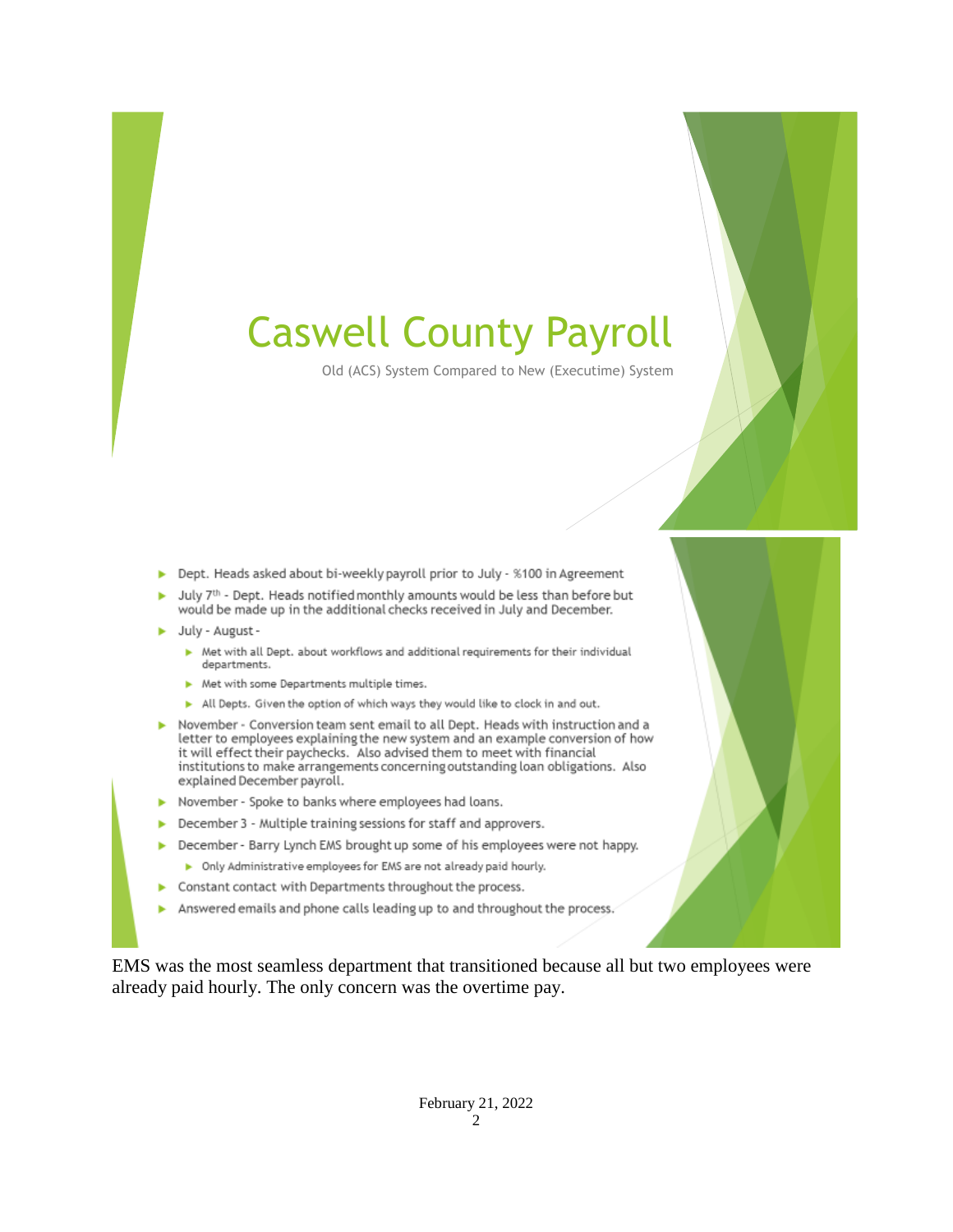| 2022 |       |                                              | \$20            |    | 2080           |   | \$41,600                | \$3,466.67    |                         |
|------|-------|----------------------------------------------|-----------------|----|----------------|---|-------------------------|---------------|-------------------------|
|      | Month | Working<br>Days                              | Hrs. Per<br>Day |    | Hourly<br>Rate |   | Actual<br>PAID<br>wages | Owed<br>Wages | Overpaid /<br>Underpaid |
| Jan  |       | 21                                           | os os           | \$ | 20             | s | 3,467                   | \$3,360       | Overpaid                |
| Feb  |       | 20                                           |                 | s  | 20             | s | 3,467                   | \$3,200       | Overpaid                |
|      | Mar   | 23                                           | 8               | Š  | 20             | Ś | 3,467                   | \$3,680       | <b>Underpaid</b>        |
| Apr  |       | 21                                           | 8               | s  | 20             | s | 3,467                   | \$3,360       | Overpaid                |
|      | May   | 22                                           | 8               | s  | 20             | s | 3,467                   | \$3,520       | <b>Underpaid</b>        |
| Jun  |       | 22                                           | 8               | \$ | 20             | s | 3,467                   | \$3,520       | <b>Underpaid</b>        |
| Jul  |       | 21                                           | 8               | Ś  | 20             | s | 3,467                   | \$3,360       | Overpaid                |
| Aug  |       | 23                                           | 8               | Ś  | 20             | s | 3,467                   | \$3,680       | <b>Underpaid</b>        |
| Sep  |       | 22                                           | 8               | \$ | 20             | s | 3,467                   | \$3,520       | <b>Underpaid</b>        |
| Oct  |       | 21                                           | 8               | \$ | 20             | s | 3,467                   | \$3,360       | Overpaid                |
|      | Nov   | 22                                           | 8               | \$ | 20             | s | 3,467                   | \$3,520       | <b>Underpaid</b>        |
|      | Dec   | 22                                           | s               | Ś  | 20             | s | 3,467                   | \$3,520       | Overpaid                |
|      |       |                                              |                 |    |                |   | 541,604                 |               |                         |
|      |       | <b>6 months Overpaid (FLSA Doesn't Care)</b> |                 |    |                |   |                         |               |                         |
|      |       | 6 Months Underpaid (Violation of the FLSA)   |                 |    |                |   |                         |               |                         |

Fair Labor Standard Act requires employers to pay employees for time worked. The way the old system worked we would over pay employees for 6 months, but this is not a concern of the Fair Labor Standard Act. However, the months we underpay our employees, they are not okay with that.

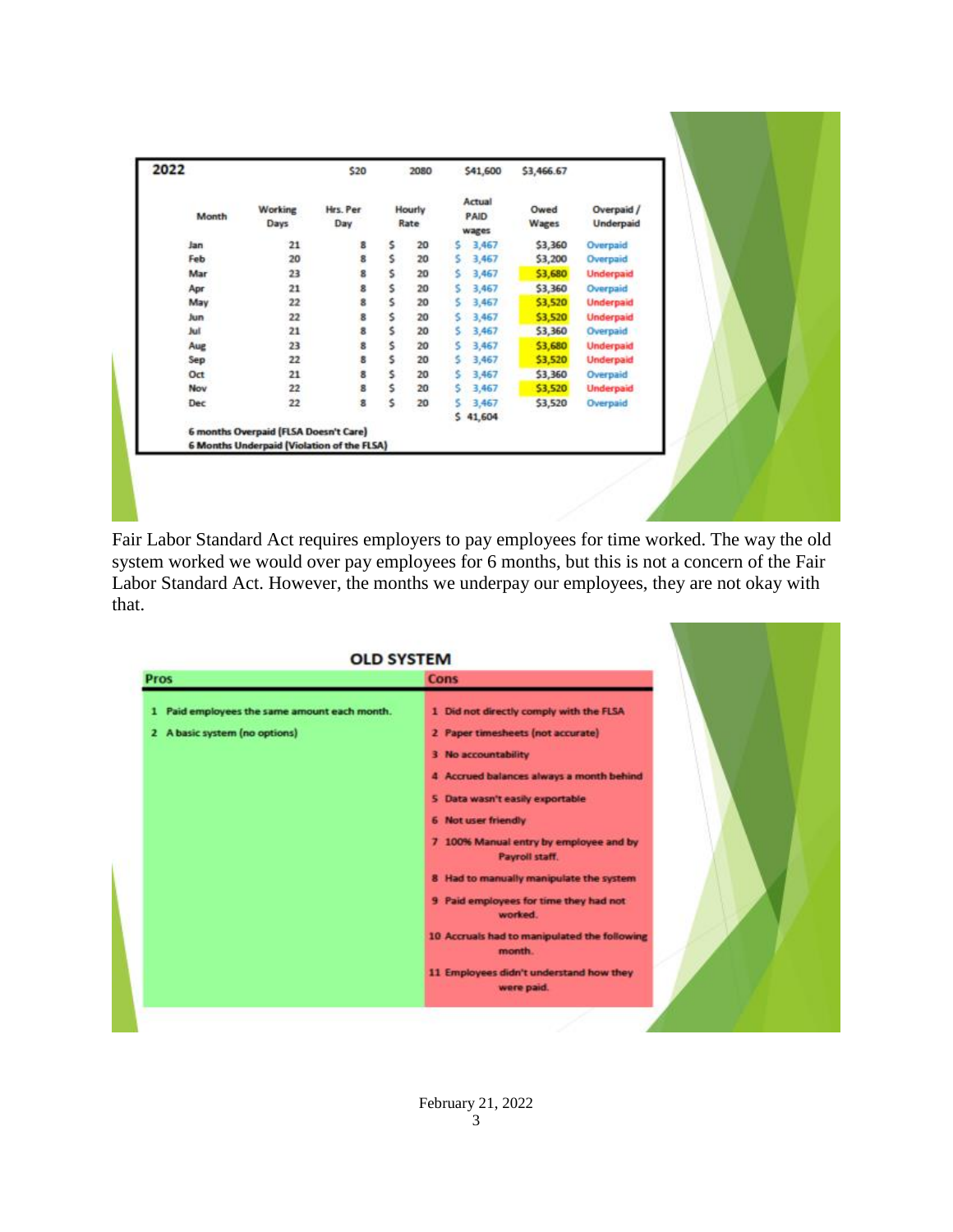#### **NEW SYSTEM**

| Pros                         |                                                                                      | Cons                                                       |  |  |  |  |
|------------------------------|--------------------------------------------------------------------------------------|------------------------------------------------------------|--|--|--|--|
| 1                            | Adds employee accountability                                                         | 1 New system (employees have to learn)                     |  |  |  |  |
| 2.                           | Calculates all reporting data (IRS, State)                                           | Completing the process twice a month<br>2                  |  |  |  |  |
| з                            | Pays employees for the actual time worked -<br>No more, no less.                     | 3 Still working out bugs in system (to be<br>expected)     |  |  |  |  |
| 4<br>Paid by the minute<br>5 | Supervisors can see which employees are clocked in<br>which employees are not.       | 4 Employees receive less money in most<br>calendar months. |  |  |  |  |
| <b>Real time data</b><br>6   |                                                                                      |                                                            |  |  |  |  |
| 7                            | Additional Dept. Head and Supervisory tools to<br>better manage time and attendance. |                                                            |  |  |  |  |
| 8                            | Will flow through directly into Munis (Finance<br>Software)                          |                                                            |  |  |  |  |
| э                            | Employees receive wages for time worked earlier<br>than in Old System.               |                                                            |  |  |  |  |
|                              | 10 Can be tailored to fit different departments.                                     |                                                            |  |  |  |  |
|                              | 11 Various ways to punch in and out (Mobile,<br>time clock, computer)                |                                                            |  |  |  |  |
|                              | 12 Geo data collected for mobile punches.                                            |                                                            |  |  |  |  |





\$4 Per year difference created by rounding when calculating old payroll numbers.

This is just an example of the wages in the old system (in red) and the wages in the blue are current bi-weekly pay. The difference is due to rounding processes in the old payroll system.

Commissioner Oestreicher asked about the pay being every two weeks and about the extra checks in July and December, which are not extra checks but those months will get three checks. The County Manager said that is correct.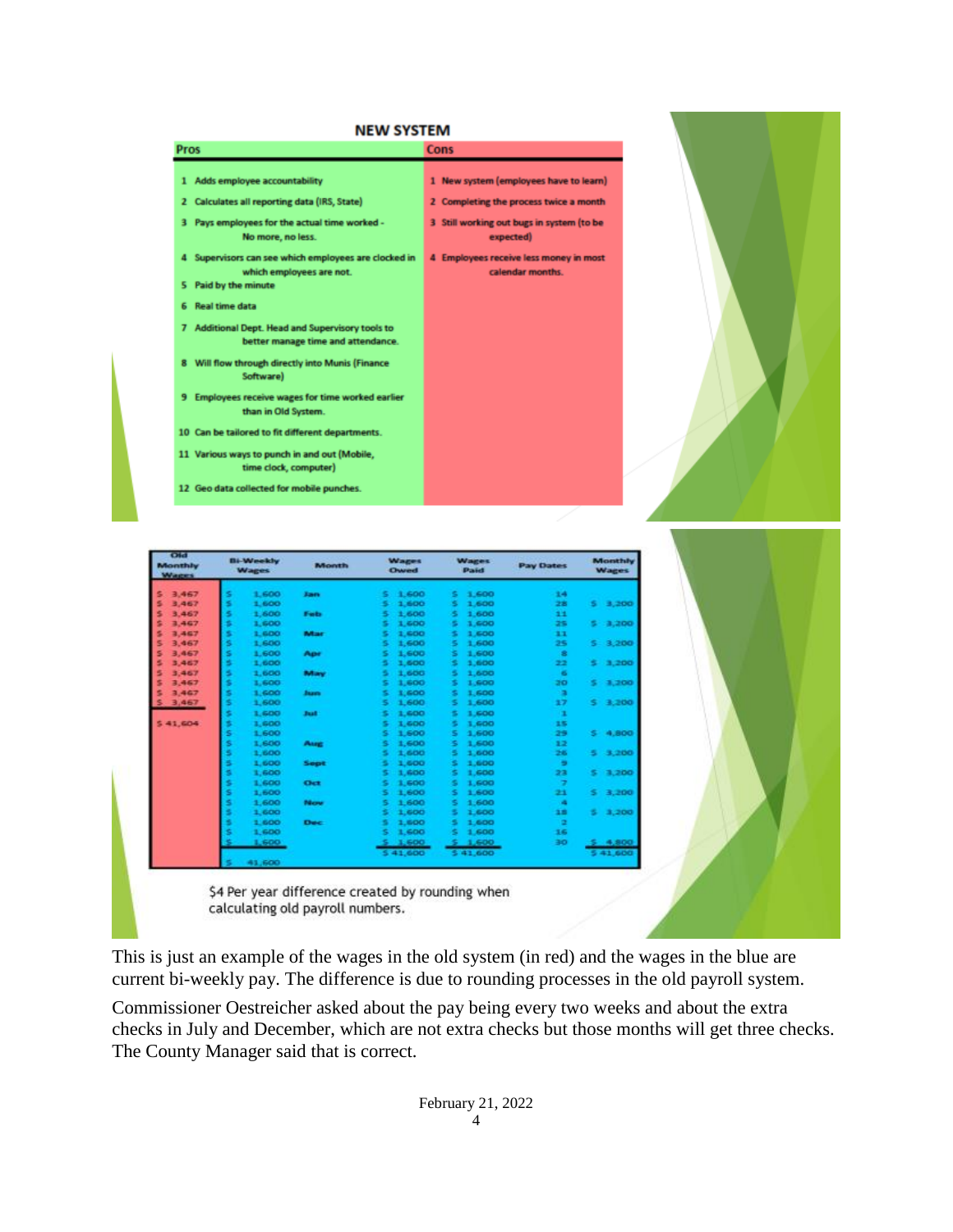Commissioner Hall asked when did the overpayment and underpayments begin. The County Manager said these payments began the month the finance department started using the old payroll system. This began when the County went to a monthly payroll and employees were paid the same amount. Commissioner Hall said he just needed the year. The County Manager said we have been on the old system since 2000 as stated by the Tax Director.

The Commissioners then heard from the Department heads with the exception of a few who had other obligations. The Board was able to ask questions, if they had questions, as the department heads came up. Each department head came up to share their thoughts on Executime.

**Economic Development:** They had technical issues but with training and time they can work through these issues. She can understand how the difference in wages can place a greater burden on employees, whose wages and family circumstances are already strained.

**Family Services:** There are adjustments because they are on call at all times as well as adjustments to the decrease in pay in a month. She advocates for some other recourse, such as a salary study, to alleviate some of the challenges that staff are facing.

Commissioner Hall said he has worked with payroll in his profession and wanted to clarify something. When you go to a bi-weekly payroll, he thinks it's every quarter rather than July and December that you can catch up due to the extra week. County Manager Miller said there are four times a year on a quarterly basis that you experience five Fridays. However, in this biweekly payroll system, the way the payroll falls you only experience a third check twice a year. Commissioner Hall said maybe we should not look at the 4<sup>th</sup> Friday but the end of the month to pay based on actual hours to see if that will make a difference. The County Manager said if we pay on actual hours worked at the end of the month, employees would have to go a month before receiving a check. No , employees would have to go two months before getting a check because the way the bi-weekly pay works is you operate with a week in the hole. If we pay the employees on a monthly basis we would have to revert to a month in the hole rather than a week in the hole.

**Library:** Rhonda thanked the commissioners for listening to the department heads. There has been some confusion because not everyone did their due diligence in researching how this would affect us. On behalf of the library employees, there has been some technical issues they will have to work through. Since this transition, the library has one employee that has had to apply for food stamps and two employees getting assistance with their electric bill. Mrs. Griffin is an advocate for the salary study because she should not have employees on food stamps.

**Maintenance:** A lot of maintenance employees are used to clocking in and bi-weekly pay coming from production type industries. The one thing he has heard is the reduction in monthly pay and additional checks in July and December are not helping now.

**Social Services:** Employees are coming up short on their take home pay. Staff has monthly bills scheduled on their available income, which is short now. Some staff travel from other counties but with gas prices up and the decrease in monthly pay may mean they need to work closer to home. Grocery prices has also increased. Employees are distraught because of the reduction in monthly take home pay.

**Animal Control:** They have no real issues with the transition. Moving to the new system there are technical issues. The shortage in pay monthly with inflation is causing some issues, but the salary study will help.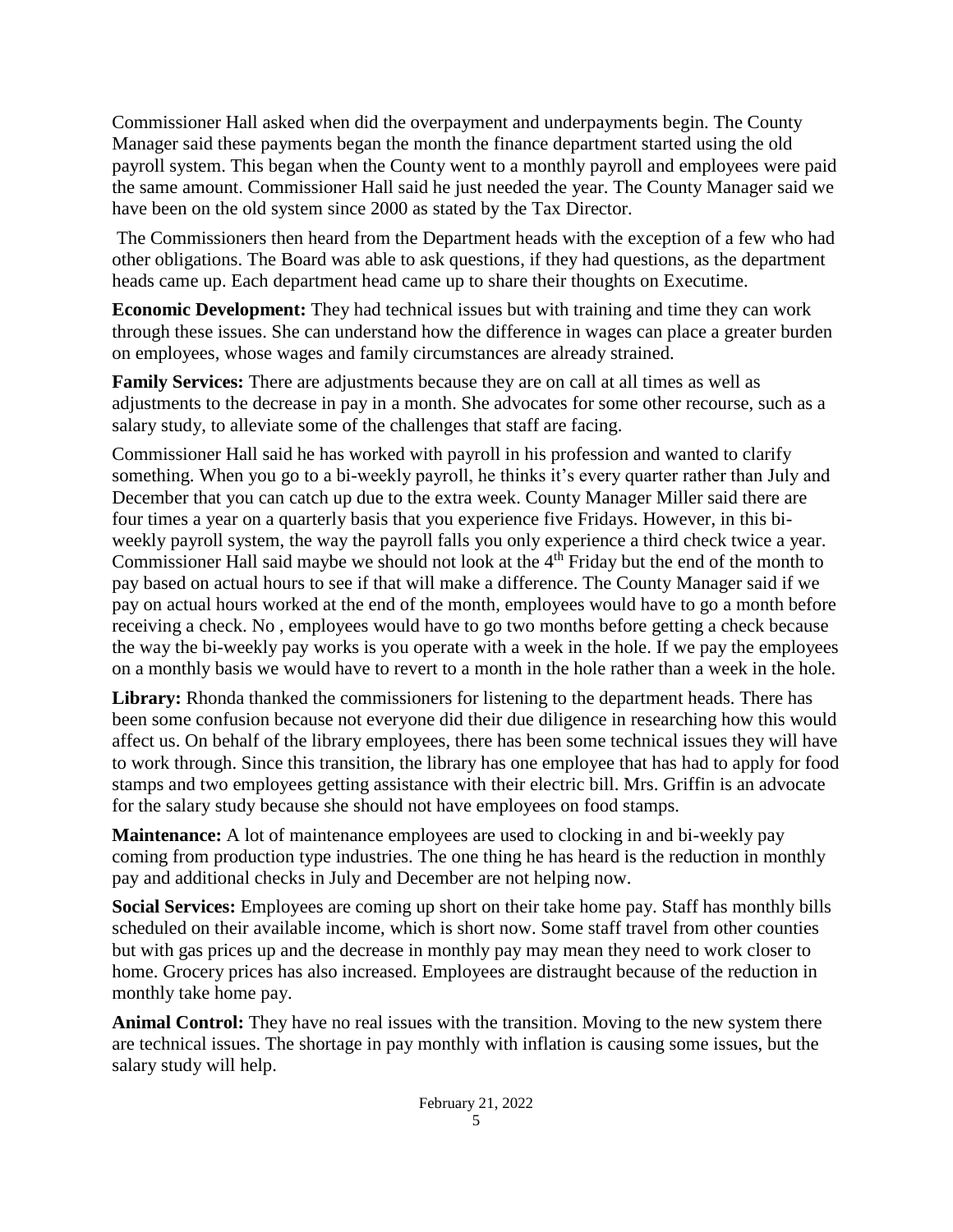**Tax Department:** The issues for the tax department employees are the shortness in pay and the system is not user friendly. It will take time to get acclimated to the system. Mr. Bernard encouraged the Board to approve the salary study to make up the difference in pay.

**Building Inspections:** No complaints from employees, but with change come worries. It takes time to get used to the new pay system.

**CATS (Caswell Area Transportation System):** The issue is being short in pay each month. They were made aware of the change in pay, but it is more than they imagined. If the two checks added up to the amount received in the old system there would not be any issues, but the check in July doesn't help now. There is hope that the Board will take a good look at the pay study because that could ease a lot of the tension felt by employees now. There are some technical issues, but getting more acclimated with the system they will work through those.

**Cooperative Extension:** Has employees on the state and local government systems. Very similar systems for clocking in and out. There is some user friendly editing on the back end that takes time to do it, but his staff will work the kinks out. Employees forget to clock out or in from lunch. Accruals are accurate now unlike with the old system where it was questionable if it was correct on the timesheets. Employees likes getting paid twice a month.

**E-911:** Change can be scary when dealing with someone's pay. The biggest concern with staff has been the reduction in net pay for the month. However, they seem to adapt to make it through. It has reduced the time the director spends approving time from 3 hours to 30 minutes per pay period. Kenneth is very appreciative of the time staff has spent training them on the new software. To overcome the difference in reduction of monthly pay, our time will be very well taken to look to the salary study to fix the problem with recruitment and retention problems with employees.

**Planning Department:** There has been minor technical issues, but he calls Ashley with those issues. The transition to the new pay schedule has also been pretty smooth. Mr. Hoagland thanked staff for the check in July for his birthday.

**IT:** Only has had technical issues. As with any upgrade, you are going to have issues, but none we can't work through. The shortage in pay is an issue.

**Emergency Services:** They have been clocking in and out for the last 11 years. So the new software has not been an issue with staff. Emergency services staff has been paid hourly for the last 11 years so they have not seen a reduction in pay like the other departments. Only two employees who were salaried saw the reduction in pay. There were some technical difficulties at first with staff working 24 hour schedules. It caused some hiccups to the system, but Jason has worked closely with Ashley and Mindy to get those issues fixed. Jason went into it with a positive attitude and is now pretty fluent with the system. When considering the pay study, it will help with recruiting paramedics.

**Farmer Lake:** Charlie King has had some technical issues, but finance and Ashley has helped. He has no problems with the new system.

**Recreations Department:** The biggest issue faced with the automated system was change. Thanked finance and Ashley for answering questions. Ricky feels the pay study boils down to what the county can afford. It has been difficult to explain the difference in pay.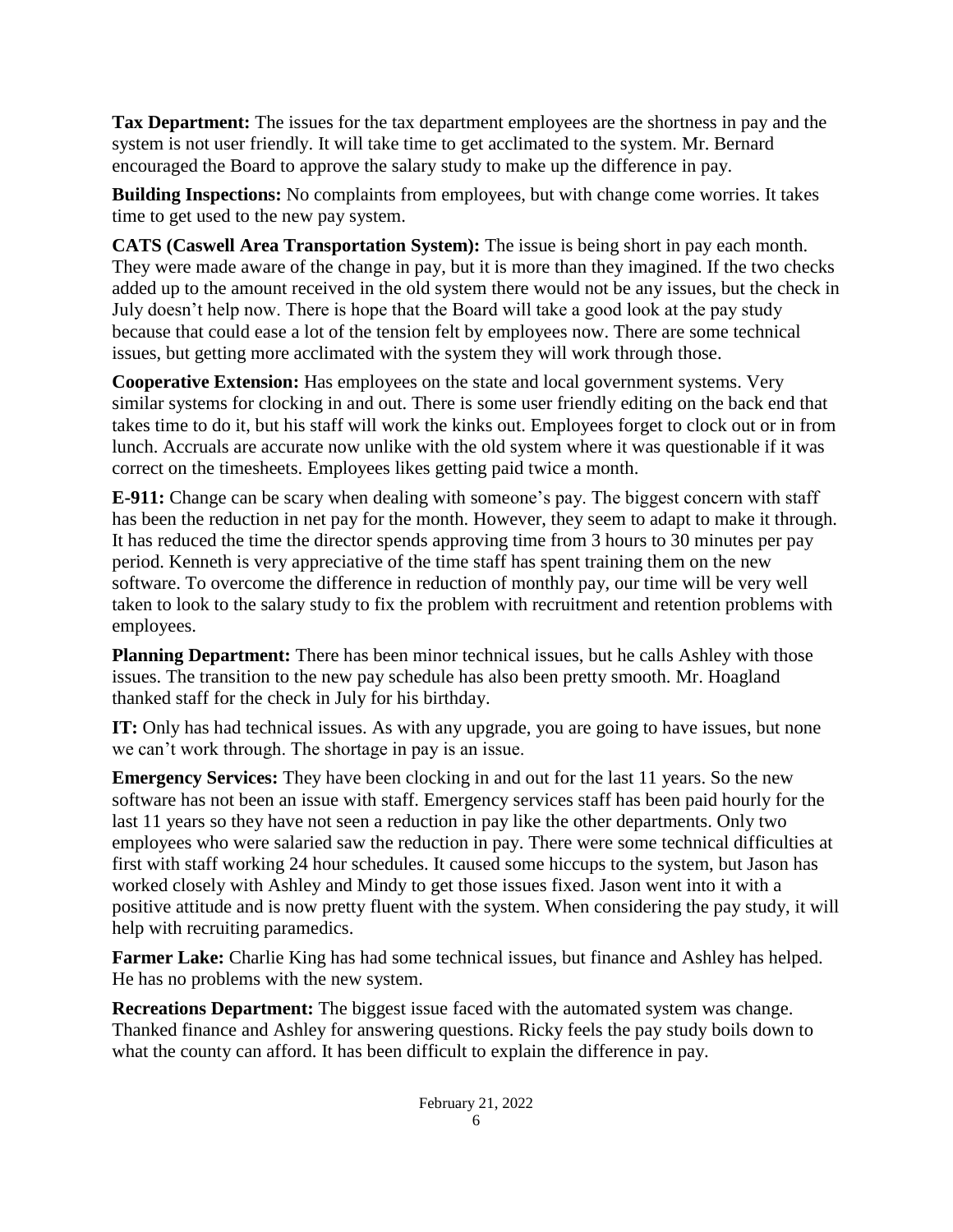**Health Department:** Has 36 employees that embraced change very well. The only issues the Health Director has heard was the reduction in pay, but not a lot of complaints. There has been a couple of glitches. The Health Department is required to do a time study and that is not built into this system yet. So staff is still having to do paper timesheets to capture that time. The Health Department budget is made up of 21 programs and they have to allocate their time to do paper timesheets. So the hardship is for doing duplicate work, but next fiscal year they may have this worked out. Ashley, Mindy and Jennifer have been amazing helping out. The health department has had employees leave after payroll is done and they were not always able to get that money back. Now with this system the health department will not have to worry about that.

**Soil & Water:** At first it was a little confusing when using the new system, but Ashley helped them.

**Register of Deeds:** Staff is getting use to the new system, but sometimes they forget to clock in. They are just having minor issues. Register of Deeds would appreciate any increase if the pay study is approved.

**Solid Waste:** Not a lot of issues with Executime since they do it on their phone. Biggest complaint from staff is going to 26 paychecks versus 12. One employee, who has been employed for 15 years, now getting paid bi-weekly and not monthly has changed his monthly income. They are hoping the salary study will help with the pay difference.

Commissioner Dickerson asked how many employees were in solid waste, full time and parttime. A.J. said he has 3 full time and 4 part time employees. One employee only works in an emergency situation.

**Sheriff's Office:** The biggest issue was the reduction in pay. They have several employees that live paycheck to paycheck, and they were not prepared for the reduction in their salary. Chief Deputy McLean wanted to commend Ashley, Mindy and Jennifer for being Johnny on the spot when it comes to answering questions. He has learned to navigate Executime on his flip phone. It is good for the county, but they need more time to adjust.

**Law Enforcement-Frank Rose:** Retired law enforcement agent, but he has been affected by this change. Retired law enforcement lost income as well.

**Administration:** Brian Miller reiterated everything the department heads said. What he has heard them say repeatedly is that they do not get paid enough and their employees don't get paid enough. Mr. Miller said the Board is aware that surrounding counties make far more than our employees do. Mr. Miller said he has had conversations with department heads. We have put together a salary study and he plans to go over that with the Board. If that salary study is approved, Mr. Miller thinks that the monthly pay difference will not be an issue.

As it relates to retirement, County Manager Miller wanted to explain. A law enforcement officer receives a special separation allowance, which comes from the county. Basic retirees do not receive any payment from the county. That comes from the State Retirement System. Nothing that we do in respect to the salary study will affect retirees in general, but it will help retired law enforcement officers with a special separation allowance.

The Board can do anything it wants to. The Board can authorize additional funds for those folks if they wanted to, and Mr. Miller will check the statutes to be sure that is allowed. The County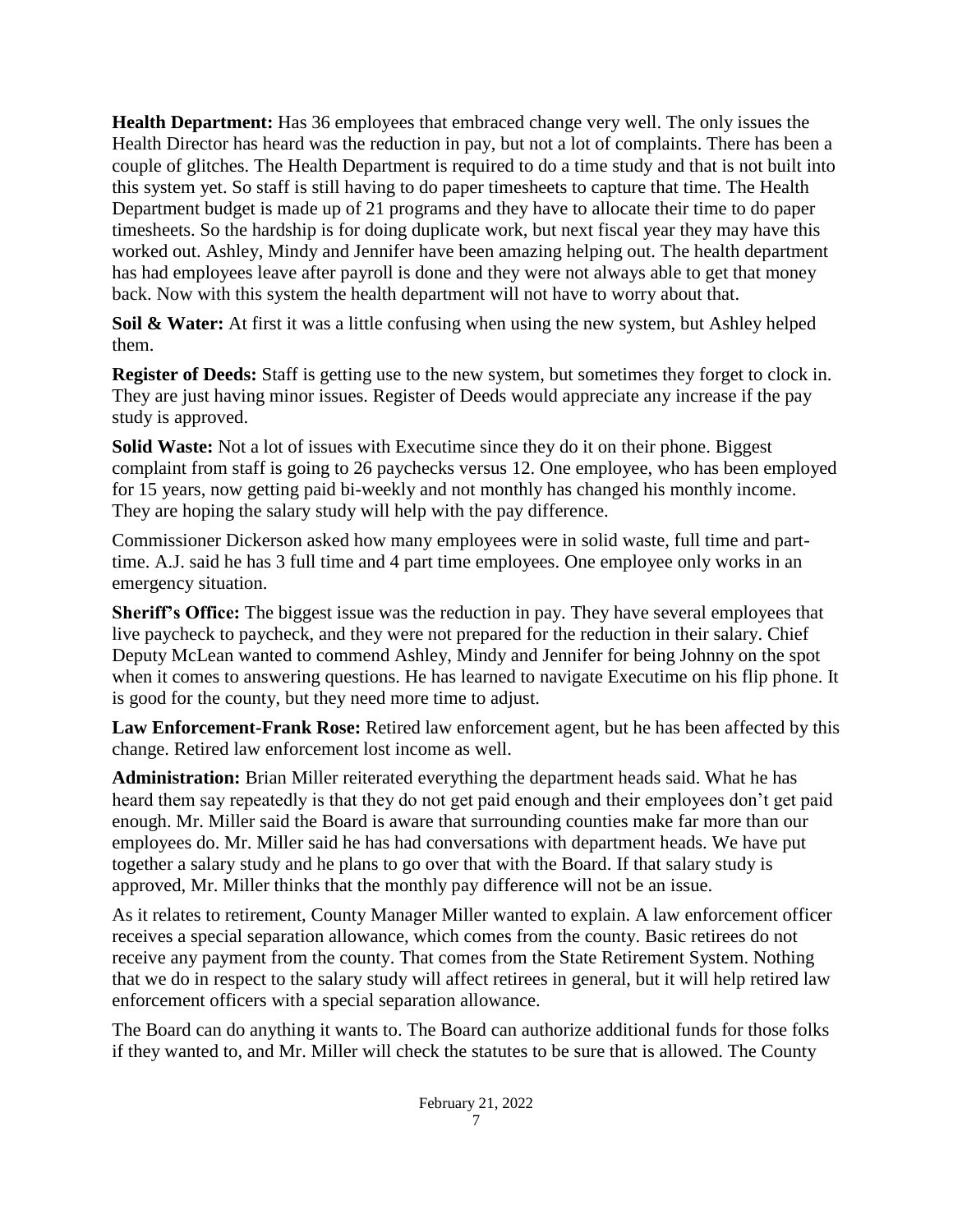Manager said he was happy to talk with the Board tonight about the salary study or answer questions they have about the payroll system.

So Chairman McVey asked that the County Manager bring the Board up to speed on the salary study.

County Manager Miller said the MAPS Group came back with a recommendation without benefits, which was a little over \$1.8 million. The county cannot do that without a substantial tax increase. The County Manager looked at the salary study and their methodology, and with a couple of minor changes it may be doable. The MAPS Group had a 1% escalator for every year since the employee was hired. The County Manager contacted the MAPS Group and asked if they could use years in your current position rather than hire date. There are a lot of employees that started out in one department and transferred to a totally different department with no similar responsibilities. So that information was updated on the study. The MAPS Group also used a 1% escalator for the years they have worked here. An employee that has been here for 10 years would get the new minimum wage for that classification plus a 10% raise on top of that. Here again the county could not afford that in the County Manager's opinion. Mr. Miller said he would share all the recommendations with the Board. So they reduced that down from 1% to 1/2%. Now the County Manager has the salary study between \$1.6 million and \$1.75 million with benefits included. That is important because we are going to have to pay the benefits to the retirement system. Having said that, Mr. Miller has looked at how those payments are scheduled, the county's debt service, and how it falls off. He has looked at the amount of ARPA funds, the new refinancing for the detention center, the sale of Home Health and the \$250,000 a year in savings we will see from that, and a couple of other ways we can make this salary study work. The County Manager is prepared to show the Board how the salary study can work without a tax increase, and he intends to do that at the first meeting in March. If the Board ends up passing the salary study, Mr. Miller is asking that the Board make that effective March 5<sup>th</sup>. That will be the start of the new bi-weekly pay period so that finance will not have to run two different rates in a single pay period. The County Manager said he understands that a lot of people are not happy with the reduction in monthly pay. He also wished that they could have had this discussion back in 2000 and never started this type of system. The County Manager doesn't think the monthly payroll system abides by the Fair Labor Standards Act. You can't always make people happy, but what can be done is to pay them fairly and correctly. That is what the County Manager is advocating for today.

Commissioner Jefferies said over 75% of these people are having problems in their department. We are not sure if the salary study will pass because it takes four votes to pass that. To make the employees happy and keep morale up, why not go back to paying them what they were making. We know that Caswell County doesn't pay the top pay. What's wrong with staying on the two payrolls per month but give the people the same amount of money they were making. Then when the salary study pass you can put that in affect. Can you do that?

County Manager Miller said logistically speaking, he doesn't think they can do that. If we do that we get back into the same scenario we were in before, where we are paying people for time they have not worked. You heard our Health Director say they paid people before and on that Friday the person quits. That employee has already been paid for the next Monday, Tuesday, Wednesday, and Thursday. That employee quit payday Friday and they weren't able to recoup those funds. The Finance Director said it would be a nightmare to go back to paying employees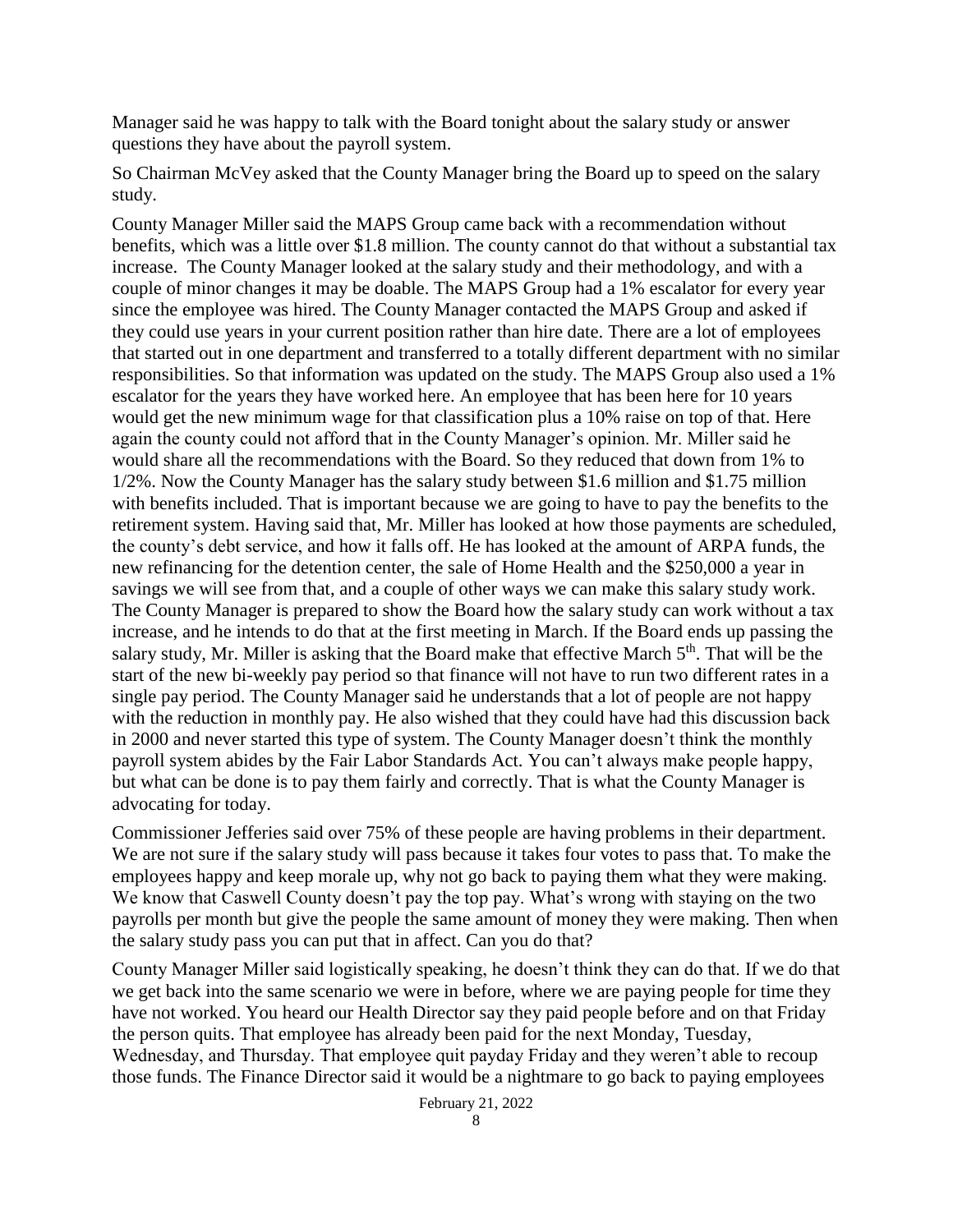that way. The County Manager said he is not saying they cannot do something different. The conversion was planned for January  $1<sup>st</sup>$  because it had the least amount of impact for our employees and how it would impact their money. Things considered were how it would impact the reduction in pay and how long they would have to go without a paycheck. January  $1<sup>st</sup>$  was the perfect time to implement the new pay system. They would have to research another time to implement or the best time to implement a change that would have minimal impact on employees pay.

Commissioner Jefferies said he knows it was communicated with the department heads, but he still thinks employees should have been told too. The County Manager said that is his one biggest regret. If he had to do it over again, he would have one large employee meeting. The Board of Commissioners expect the County Manager to do a job, and he in turn expect the department heads to do a job. Mr. Miller said he relies on them to keep their employees informed. Department heads were told about this in July. In November a letter was sent out to department heads to give to all employees. The letter had an example on it and a copy of the letter was given to Commissioner Jefferies. The letter explained how the pay was calculated for the bi-weekly pay schedule. If it had to be done again, we would have one large meeting. All employees would be informed at the same time and from the same source, and we wouldn't have to rely on different departments sending different messages. Commissioner Jefferies said he didn't hear it clearly either at first, but he voted.

Commissioner Oestreicher asked if the bi-weekly pay was based on 80 hours of work or the work that occurred in that time period. The County Manager said employees are being paid by the minute and for the amount of time they work and any accrued time they may have used to make up to 80 hours in a two-week period. The County Manager said he know you have heard a lot of employees tonight give high praise to Ashley, Mindy and Jennifer, but Melissa Miller has been a tremendous warrior in this fight. Rose Farmer, Kristen Hamlett, and Tonya Fuller have picked up the slack in every area and have done a tremendous job. Mr. Miller is very proud of the finance department and the implementation team. Commissioner Oestreicher asked is it not possible to do twice a month pay on the  $15<sup>th</sup>$  and the last day of the month. How big of a nightmare is that? County Manager Miller said it would change the schedules that were built but he would let Finance answer that. Jennifer Hammock said we have to consider more than just the dates of pay. The whole system has been configured according to a bi-weekly schedule. If you switch from bi-weekly to twice a month, you have to go back and reconfigure all information in the system for benefits. Then you would have to contact all the vendors to restructure payments. It's doable, but it would be difficult and extremely time consuming. Commissioner Oestreicher said what he is struggling with is that the salary study is telling us that we are underpaying our employees. The remedy for what we may be able to afford Mr. Oestreicher is hearing is about the fix it would take to balance off this two-week deal. So it seems we are fixing one problem but not the other with the same solution. Commissioner Oestreicher feels we can't solve both problems unless we deal with this issue of employees coming up short in a month. We need to get payroll in synch with payments most people have on a monthly basis. The County Manager said if we pay on the 15<sup>th</sup> and last day, employees still will not get the same amount every month. Commissioner Oestreicher said they will if they are salaried employees. County Manager Miller said but they are not, they are hourly. Commissioner Oestreicher said they will be paid the same amount they received in the old system if you pay them for the hours worked from the 1<sup>st</sup> to the 15<sup>th</sup> and the 16 through the end of the month. The County Manager said not every month has the